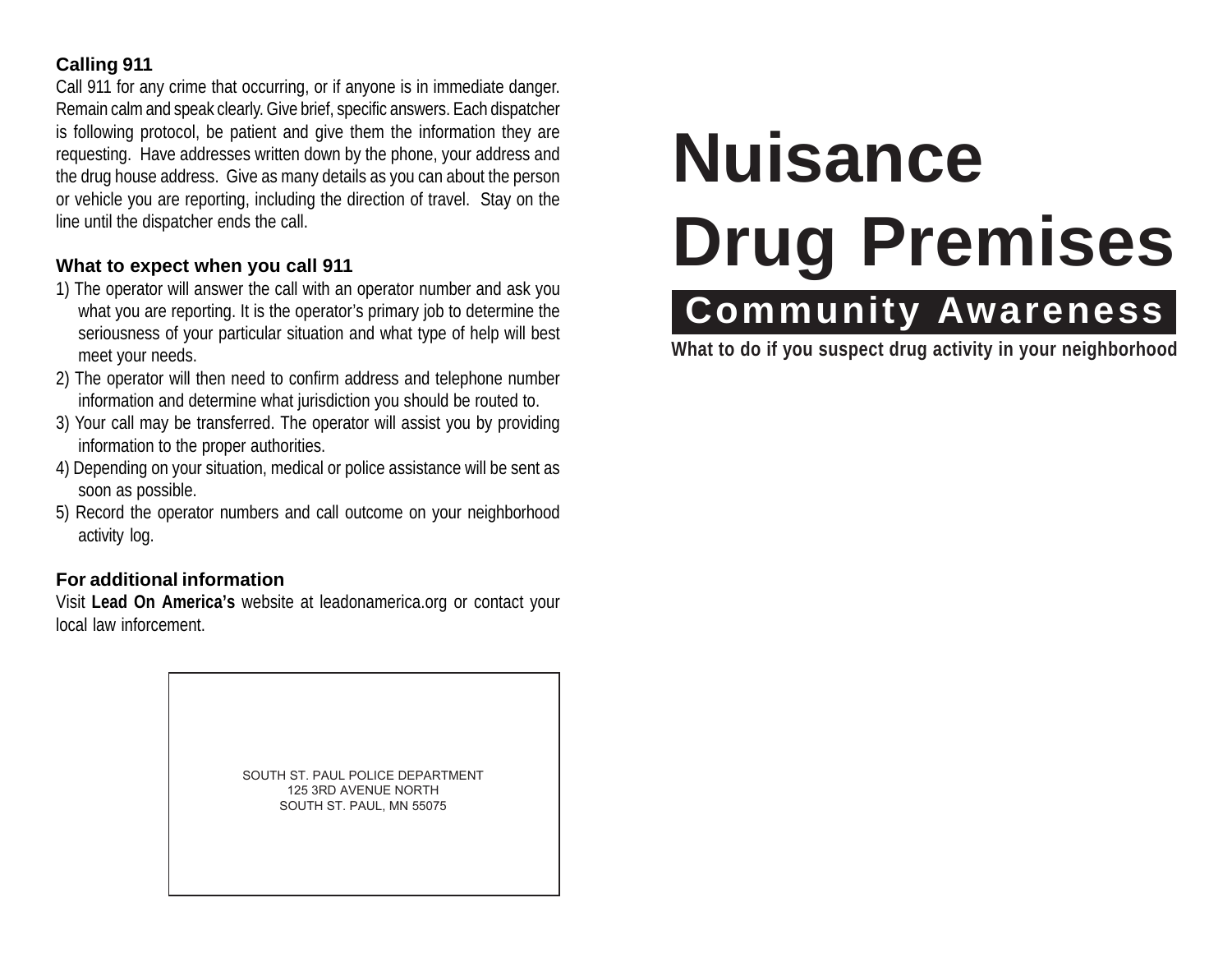### **Nuisance Drug Premises**

#### **Thank you for contacting Law Enforcement** about a potential problem in your neighborhood.

**In this brochure** you will find basic information on nuisance drug premises, indicators for identifying a drug house and log sheets to track nuisance drug premises, what citizens can do and what law enforcement can do to combat this problem, and resources for more information.

**Citizens have the power** to enact change. Every citizen should be willing to take on the responsibility of protecting the welfare of their neighborhood and their community. Drugs are a community problem and the only way that the problem can be resolved is with an active and involved community. When the conditions warrant such actions, the Police can then come in and take those actions that are appropriate.

**The information and contact** that you have with law enforcement will be kept confidential. You can report incidents and ask not to be identified, but Law Enforcement needs the cooperation of concerned citizens to build viable cases. Signed statements carry far greater weight than anonymous tips.

**Knowing what the law allows** and what the authorities can and cannot do will save you a lot of frustration. Citizens must know and trust that law enforcement will handle the information given to them professionally and properly. It is equally important to know that the laws do not allow Law Enforcement to act on information of suspicion alone. If that were the case, drug houses could possibly be shut down immediately, but only at the sacrifice of our own freedoms.

**The same Constitutional laws** that protect law-abiding citizens also protect criminals. All citizens have the right to freedom from unlawful searches and seizures of their person, their vehicles, and their homes. The same rules apply to you as they do to the occupants of the 'drug house' in your neighborhood. Law Enforcement will be as aggressive as the law will allow in ridding neighborhoods of crime, but it must be done appropriately. It is important to understand that Law Enforcement's cases against these drug

- The house has different characteristics when traffic picks up, such as a new light is turned on, or a blind being left partially open, some kind of signal that they have drugs available. *Foot Traffic*
- People parking away from the premises and walking in.
- Unkempt, disoriented or paranoid visitors or other neighbors.
- People carrying in tools or electronics, other items that may be used to sell or trade for drugs.

*Change in Conditions*

- Accumulations of trash or junk.
- Deterioration of the premises or grounds.
- Dismantling of vehicles, machinery, or other component items, that are not reassembled. Often the high gives them nervous energy to start projects but they don't have ability to concentrate enough to put things back together.

*Characteristics*

- Garage door never open.
- Blinds always closed or windows boarded up.
- Chemical containers being brought in/out, or left around the premises.
- Drug paraphernalia found in neighborhood.
- Lots of 1-5 gallon jugs around the premises.
- Chemical or caustic smells emitting from the house or vehicles.
- Rough lumber construction being carried inside, people will sometimes build interior rooms to conceal marijuana grow operations.

*Occupants*

- Diminished hygiene.
- Occupants go outside to smoke.
- Occupants never leave/don't work.
- Occupant is awake or sleeps for days at a time.
- Unattended/neglected pets.
- Children not being watched/cared for/not going to school.
- Parties.
- Lots of young/teenage visitors, especially when the occupants do not have children of that age group.

*Surroundings*

- Increased crime in the neighborhood, especially crimes of opportunity like vehicle thefts and prowls.
- Other neighbors exhibiting unusual behavior, frequenting the drug house, or defending the occupants.

#### **Reporting Incidents**

Generally, if you just have accumulated information to report, you can contact your local law enforcement agency or the officer designated to take drug house complaints. For any incident that is in progress or you need an officer to respond to, call 911.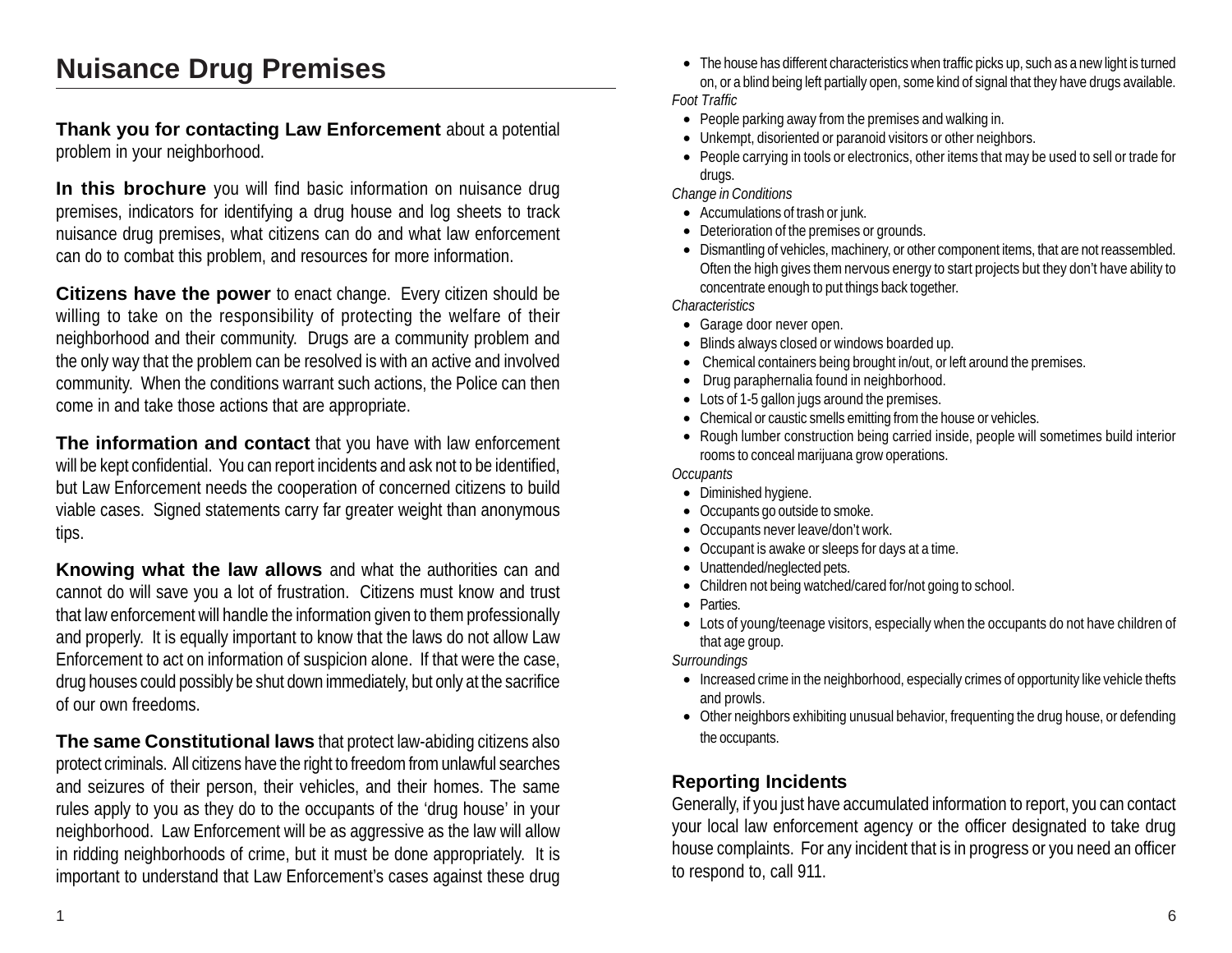#### **Personal Safety**

Personal Safety is your first priority. Most drug addicts and dealers commit other crimes. They are often suspicious, maybe even paranoid. They can be violent, or associate with other violent individuals.

#### **Education**

Educate yourself so you will know what to look for and what to watch out for. The more you know, the better you can protect yourself, and the better witness you will be.

#### **Documentation**

Documentation is the key to building a case against a drug house. Keep good, consistent records.

#### **Accuracy**

Accuracy is pivotal. The information you give to authorities must be correct and true to the best of your knowledge. Only give information you know to be true, there could be consequences to knowingly giving incorrect information. Bolstering a statement or a 911 call to get a higher priority response may put you in jeopardy of violating perjury laws. You could be called on to testify to your statements, so they need to be without embellishment or speculation.

#### **Indicators**

Certain activities are found to be common at drug houses. Generally one or two of these indicators do not mean you have a drug house in your neighborhood. And indicators are not evidence of a drug house. These are circumstances that accumulatively create a reasonable amount of suspicion that warrants further investigation. These are some of the indicators you can look for or that can be noted on a log sheet.

#### *Traffic*

- Vehicles stopping for short stays of 20 minutes or less, just long enough for someone to go in and make a buy.
- An inordinate number of vehicles
- Cars left running with someone in the car while another runs inside.
- Suspicious vehicles, clean plates on a dirty car, damage consistent with stolen cars like punched locks.
- Influxes of increased traffic

houses be legally sound. Without a legally sound case the drug house occupants are out of jail, back in your neighborhood, and scoffing at the system they beat.

**Tangible, credible evidence** needs to be collected in order to obtain a search warrant. Even after a search warrant is served, there are many processes that have to take place prior to trial; testing the drugs at a lab, preparing the case for trial. All of these things take time, sometimes months. And while all this is going on, the same suspects may be back at their house selling drugs again. And recent case law has further restricted some of the tools that law enforcement previously used to investigate drugs houses. Law enforcement used to watch drug houses and stop people for legitimate traffic violations as they left. Law Enforcement was actually using the traffic violation to see if the people were involved in a drug trade at the house they had just left. Commonly, the stops would result in arrests, which would allow for a search of the person and their car. These searches would sometimes result in the discovery of drugs. It the suspect decided to cooperate with Law Enforcement, they could sometimes provide enough information to obtain a search warrant for the drug house. But the courts have deemed those stops, referred to as "pretext" stops, as unconstitutional, greatly inhibiting Law Enforcements access to much needed evidence.

**Diligence** is one of the most successful traits needed to combat a drug house. These problems will not be resolved overnight. It takes collaborative efforts of citizens, and public and private agencies to rid a neighborhood of a 'drug house'. There may be times when fear and frustration may make you want to just give up or move, but citizens must be committed to the long term in order to take their neighborhoods back.